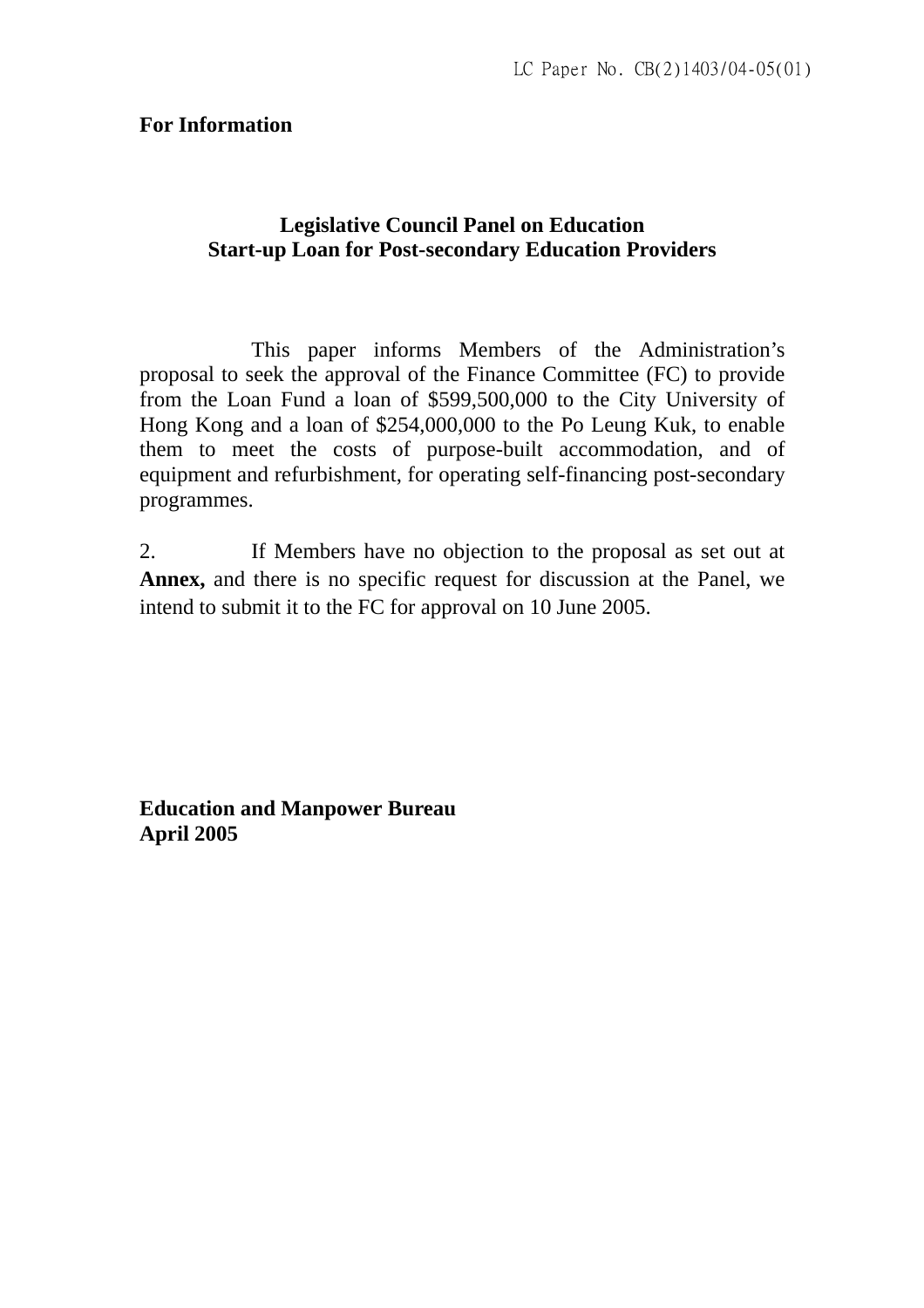# **(Draft)**

## **ITEM FOR FINANCE COMMITTEE**

## **LOAN FUND HEAD 252 – LOANS TO SCHOOLS/ TEACHERS Subhead 106 Start-up loan for post-secondary education providers**

Members are invited to approve the following medium-term loans totalling \$853,500,000, under the Start-up Loan Scheme for post-secondary education providers, from the Loan Fund –

- (a) \$599,500,000 to the City University of Hong Kong; and
- (b) \$254,000,000 to the Po Leung Kuk.

#### **PROBLEM**

 We need to make a decision on applications from two institutions for start-up loans from the Government to provide accredited post-secondary programmes on a self-financing basis.

#### **PROPOSAL**

2. Pursuant to the loan scheme approved by Members on 6 July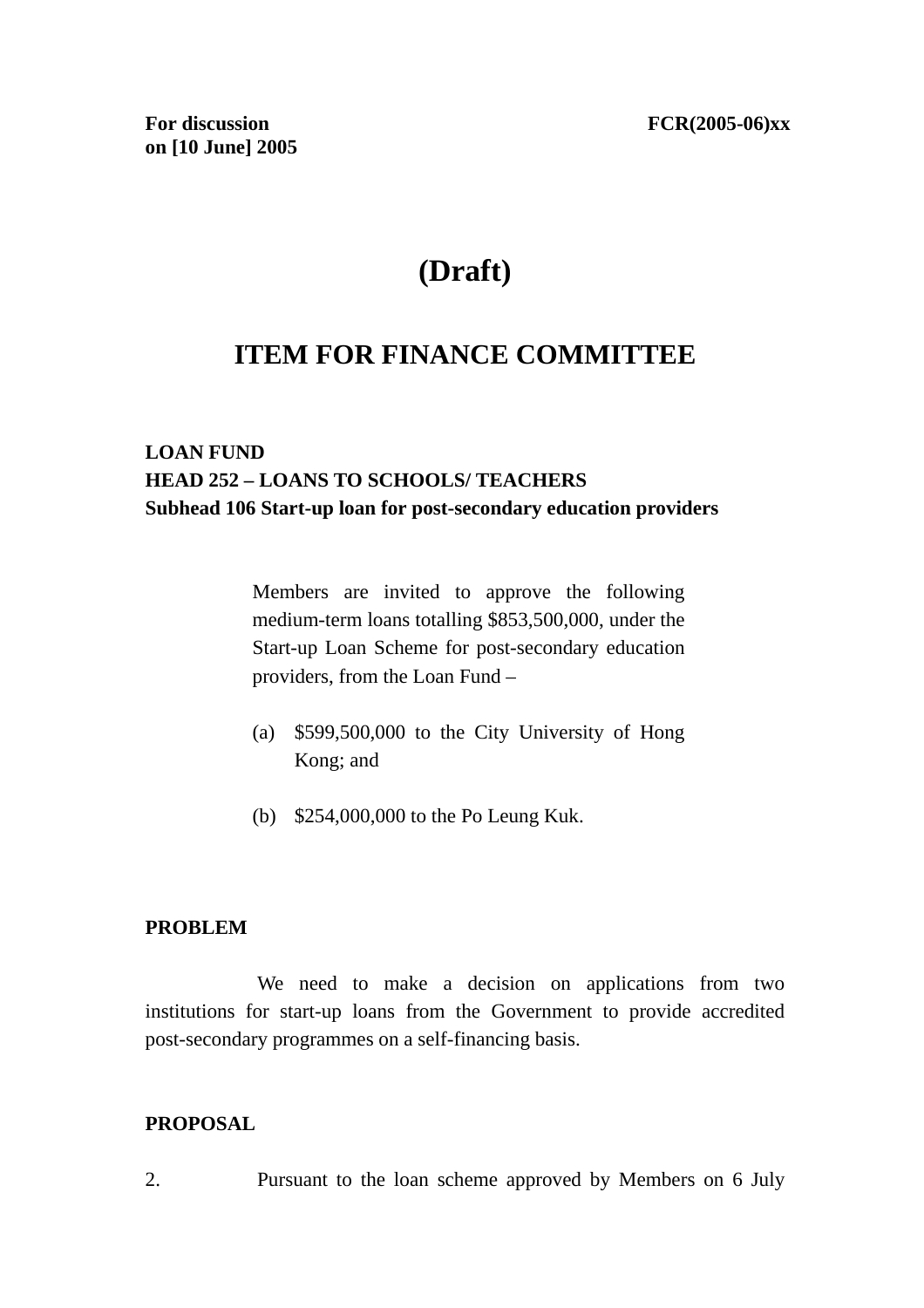2001, the Secretary for Education and Manpower (SEM) proposes to grant interest-free medium-term loans totalling \$853,500,000 to two institutions for constructing new premises to provide self-financing post-secondary programmes as follows –

- (a) City University of Hong Kong: a medium-term loan of \$599,500,000; and
- (b) Po Leung Kuk: a medium-term loan of \$254,000,000.

## **JUSTIFICATION**

3. At its meeting on 6 July 2001, Members approved, among other things, the introduction of a new loan scheme to help post-secondary education providers to meet their initial start-up costs, with a commitment of \$5,000 million under the Loan Fund (ref. FCR(2001-02)30). Two types of loans, namely, "short-term loans" and "medium-term loans", are available under the scheme (details at **Enclosure 1**). Members noted that SEM would consider the loan applications on the advice of an independent Vetting Committee (VC). The terms of reference and current membership of the VC are at **Enclosure 2**.

SEM may approve applications at or below \$15 million and will recommend applications for loans exceeding \$15 million<sup>1</sup> to Members for approval. Encl. 2

> 4. We launched the tenth Start-up Loan application exercise in September 2004. Having regard to the advice of the VC, SEM now recommends the granting of a medium-term loan of \$599,500,000 to City University of Hong Kong and a medium-term loan of \$254,000,000 to Po Leung Kuk. Details are set out in paragraphs 6 to 9 below.

> 5. In considering the applications, the VC has followed the criteria set out in paragraphs 14 to 20 of FCR(2001-02)30 (i.e. that the institution concerned must be non-profit making and provides self-financing, full-time accredited post-secondary programmes leading to a qualification at or above the level of higher diploma, associate degree or professional diploma) and the per student loan ceilings (**Enclosure 3**). It has also taken into account the

Encl. 3

Encl. 1

 1 Including applications at or below \$15 million but the outstanding loan balance for the same provider exceeds \$15 million when the loan application under processing is factored in.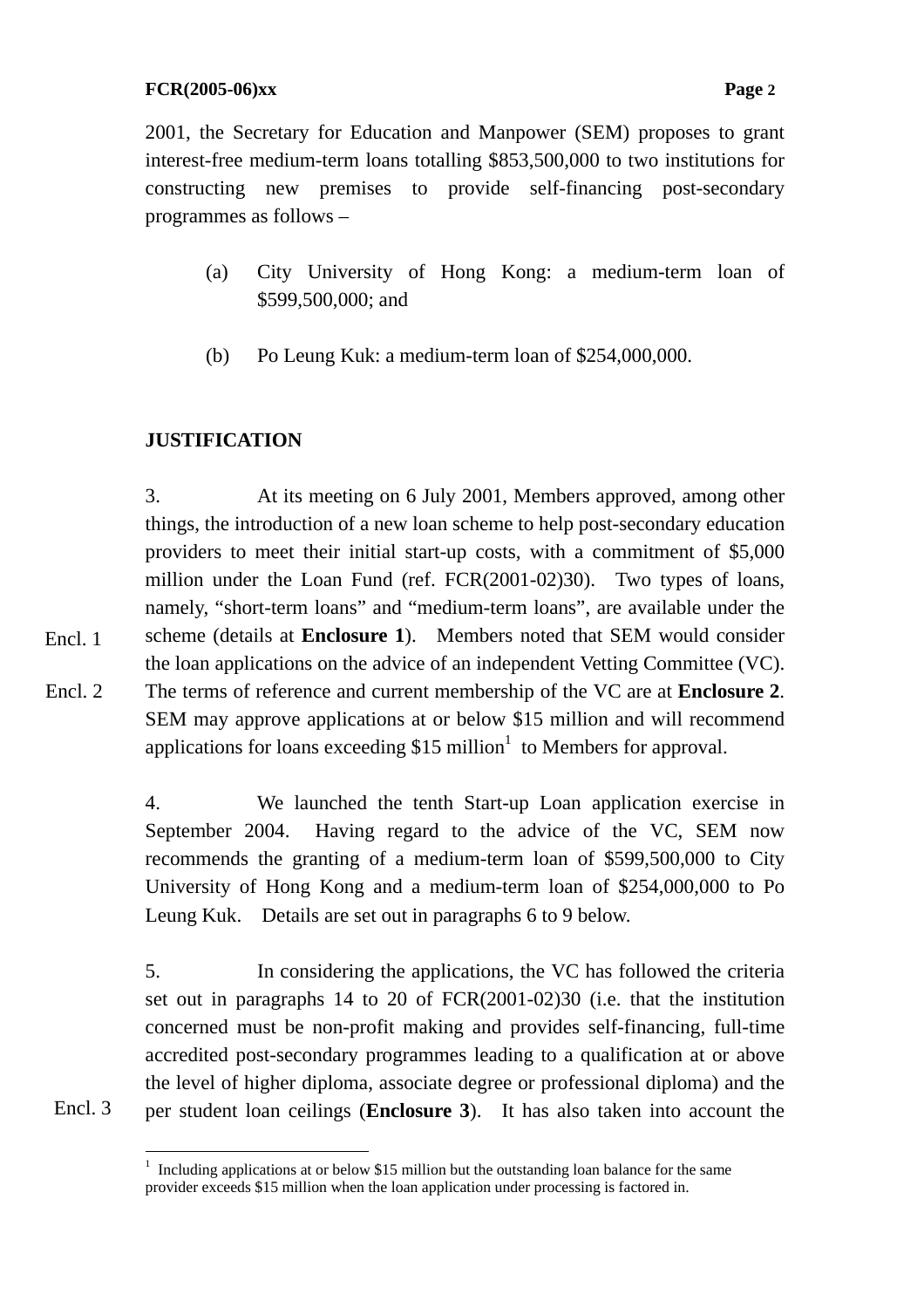#### **FCR(2005-06)xx Page 3**

projected student population, the proposed use of the loan, the estimated start-up costs and the financial viability of the application.

#### **THE CITY UNIVERSITY OF HONG KONG**

6. With a short-term loan of \$44,756,000 approved by Members vide FCR(2002-03)26 on 21 June 2002, the Community College of the City University of Hong Kong (CityU) set up a temporary campus at Telford Gardens in Kowloon Bay in the 2002/03 academic year to provide 1 500 sub-degree student places. In June 2003, in view of Government's policy to phase out publicly-funded sub-degree programmes in general, the University Council set up a working group on Associate Degree (AD) programmes with a mandate to study the financial viability and related issues of offering self-financing AD programmes in the University. The University Council accepted the working group's recommendation that the University should continue to offer AD programmes in the self-financing mode. In the 2004/05 academic year, CityU has enrolled about 5 600 full-time sub-degree students, comprising about 3 500 University Grants Committee (UGC)-funded places and about 2 100 self-financing places. As the funds provided by the UGC will be gradually withdrawn over the coming years, CityU plans to provide the majority of the 6 000 student places in the self-financing mode from the 2007/08 academic year onwards. CityU therefore applied for a medium-term loan of \$599,500,000 for the construction, refurbishment and equipment costs of a purpose-built campus, with a total net floor area of about 24 000 square meters (or a Constructed Floor Area of about 42 000 square meters) on a site adjacent to the Nam Shan Chuen Road within CityU's campus, for up to 6 000 students.

7. We support the VC's recommendation that CityU's application for a medium-term interest-free loan of \$599,500,000 catering for a student population of 6 000 in the CityU's Community College, and invite Members to approve the loan. The loan comprises –

(a) \$532,700,000 for the construction costs; and

(b) \$66,800,000 for the refurbishment and equipment costs.

#### **PO LEUNG KUK**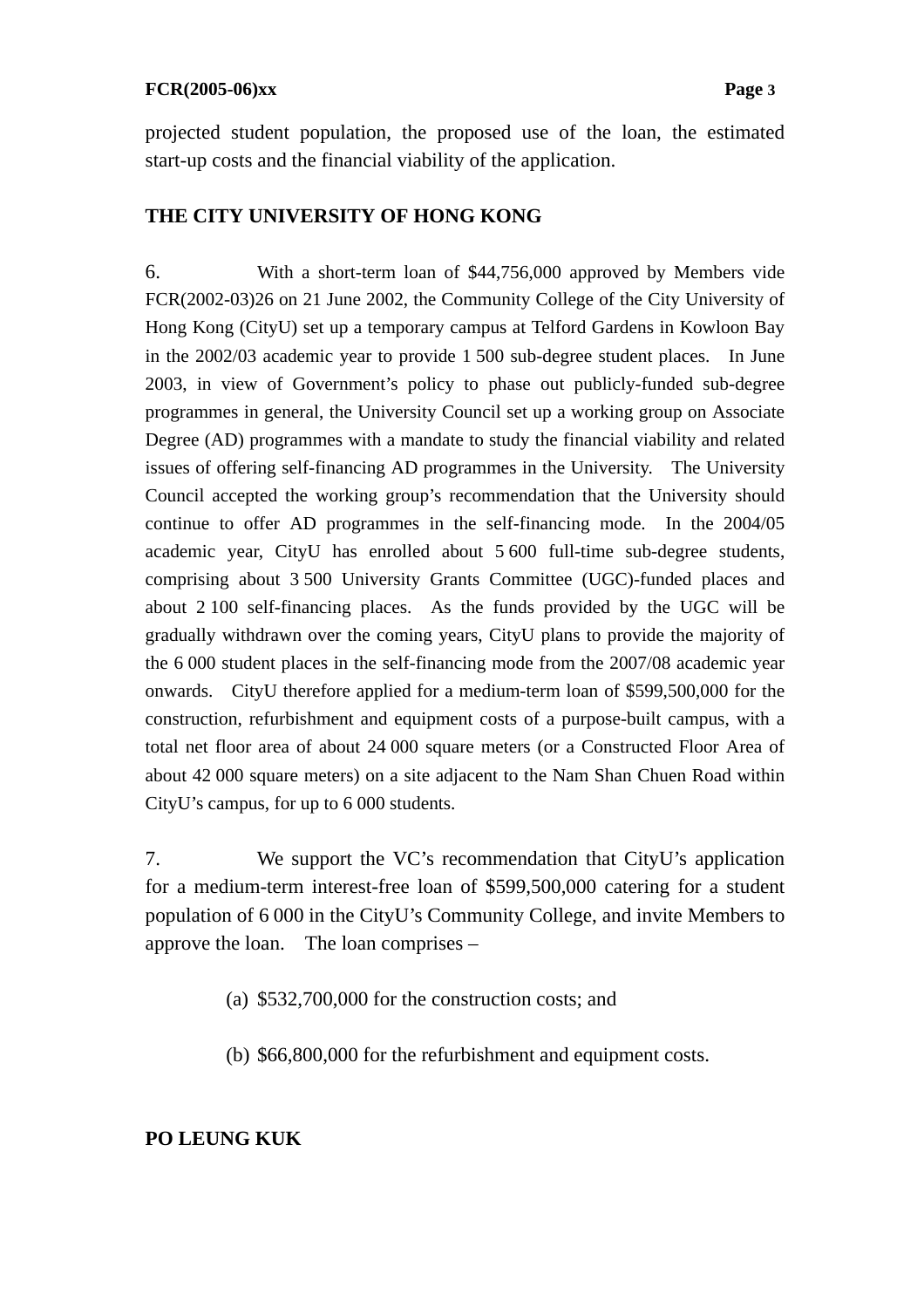8. The Po Leung Kuk (PLK) and the University of Hong Kong's School of Professional and Continuing Education (HKU SPACE) have decided to jointly establish a Community College to provide higher education opportunities for secondary school leavers. HKU SPACE will be responsible for the academic aspects of the programmes (including curriculum and pedagogical design, academic accreditation of the programmes to be offered, quality assurance, outcome assessment and articulation mechanism for students to continue their studies), while the PLK will be responsible for the establishment of college premises, and funding and operation of the Community College. Being the partner primarily responsible for the College's finance, PLK is also the borrower and sole guarantor of the loan from the Government. PLK has now applied for a medium-term loan of \$254,000,000 to construct a purpose-designed building with constructed floor area of about 17 000 square meters at PLK's Headquarters at 66 Leighton Road. The proposed Community College building is scheduled for commissioning in the 2008/09 academic year.

9. We concur with the VC's advice that having regard to HKU SPACE's involvement in the joint venture, its good track record in running post-secondary programmes and the established quality assurance mechanism, a medium-term loan can be extended to PLK. The VC further advised and we recommend the approval of a medium-term loan of \$254,000,000 catering for a student population of 2 000 in the Community College. The loan comprises -

- (a) \$223,000,000 for the construction costs; and
- (b) \$31,000,000 for the refurbishment and equipment costs.

#### **FINANCIAL IMPLICATIONS**

10. As approved by this Committee in July 2001, loans to be granted under the scheme will be interest-free and must be repaid by equal annual instalments within ten years from the date of final drawdown. If Members approve the proposal, we will offer the loans at a total amount of \$853,500,000 to CityU and PLK under Head 252 – Loans to Schools / Teachers Sub-head 106 Start-up loan for post-secondary education providers. Having regard to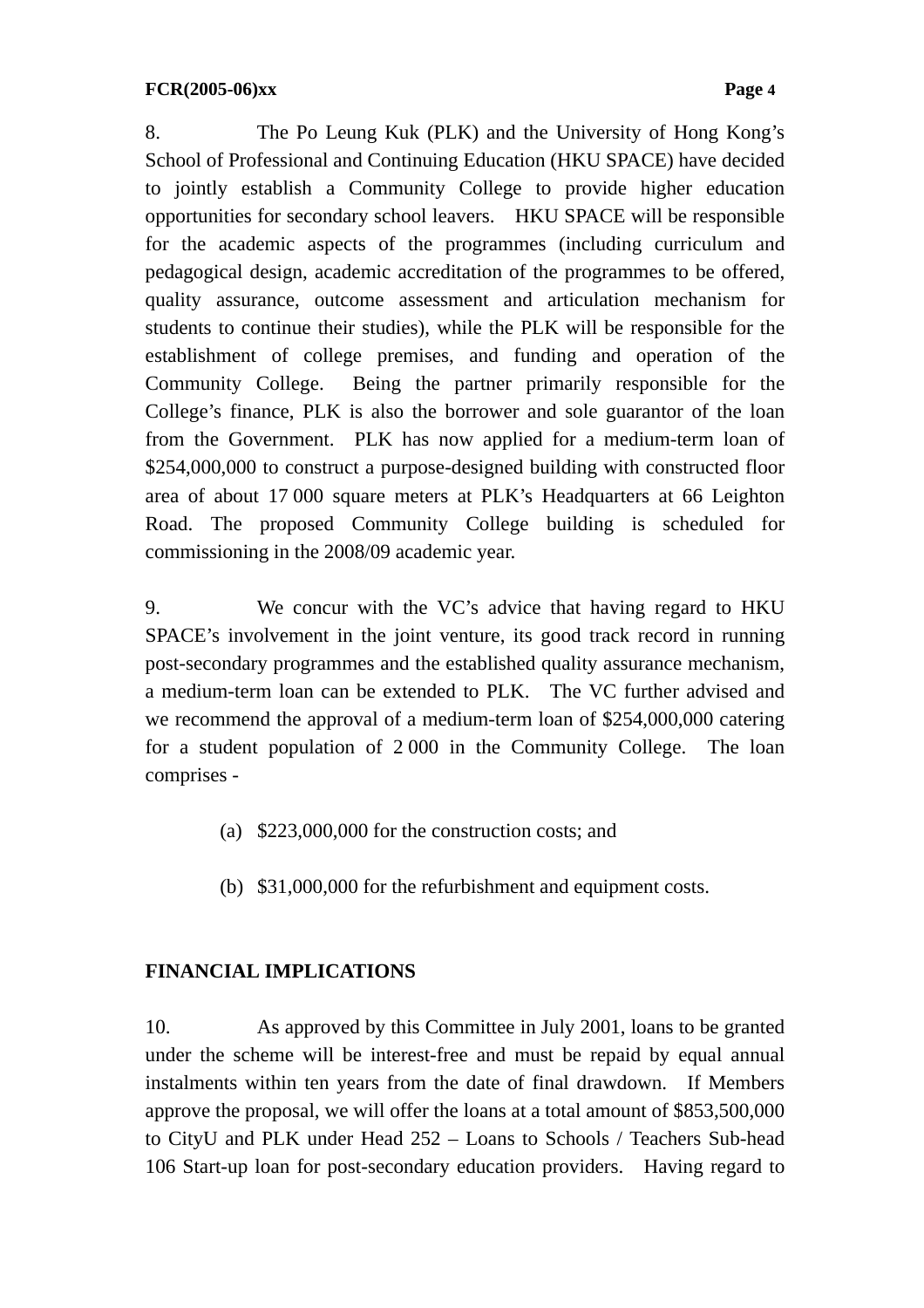the proposed use of the loan and the expenditure pattern submitted by the applicants, we estimate that the loan disbursement schedules will be as follows –

|       |            |                                    | Institution FY 2005-06 FY 2006-07 FY 2007-08 FY 2008-09 |                          | Total                  |
|-------|------------|------------------------------------|---------------------------------------------------------|--------------------------|------------------------|
| CityU |            | 78,900,000 171,700,000 348,900,000 |                                                         | $\overline{\phantom{a}}$ | 599,500,000            |
| PLK   | 60,000,000 | 182,000,000                        | $\sim 100$                                              |                          | 12,000,000 254,000,000 |

11. We estimate that the total interest foregone for granting the above proposed loans will be about \$171,264,000, calculated on the basis of an interest rate at "no-gain-no-loss" to Government, currently at 3.076% per annum. There are no recurrent implications.

#### **BACKGROUND INFORMATION**

12. In the 2000 Policy Address, the Chief Executive announced that  $-$ 

- (a) 60% of our senior secondary school leavers should have access to tertiary education within ten years;
- (b) the Government will facilitate tertiary institutions, private enterprises and other organizations to provide option(s) other than the traditional sixth form education, such as professional diploma courses, and allocate more resources by providing land and one-off loan to those institutions interested in offering such courses; and
- (c) the Government will extend the scope of assistance offered to students under the Non-means-tested Loan Scheme and low-interest loan scheme, and will offer fee remission to the most needy students.

13. This Committee approved on 6 July 2001 a package of support measures to facilitate a progressive expansion in self-financing post-secondary programmes, namely -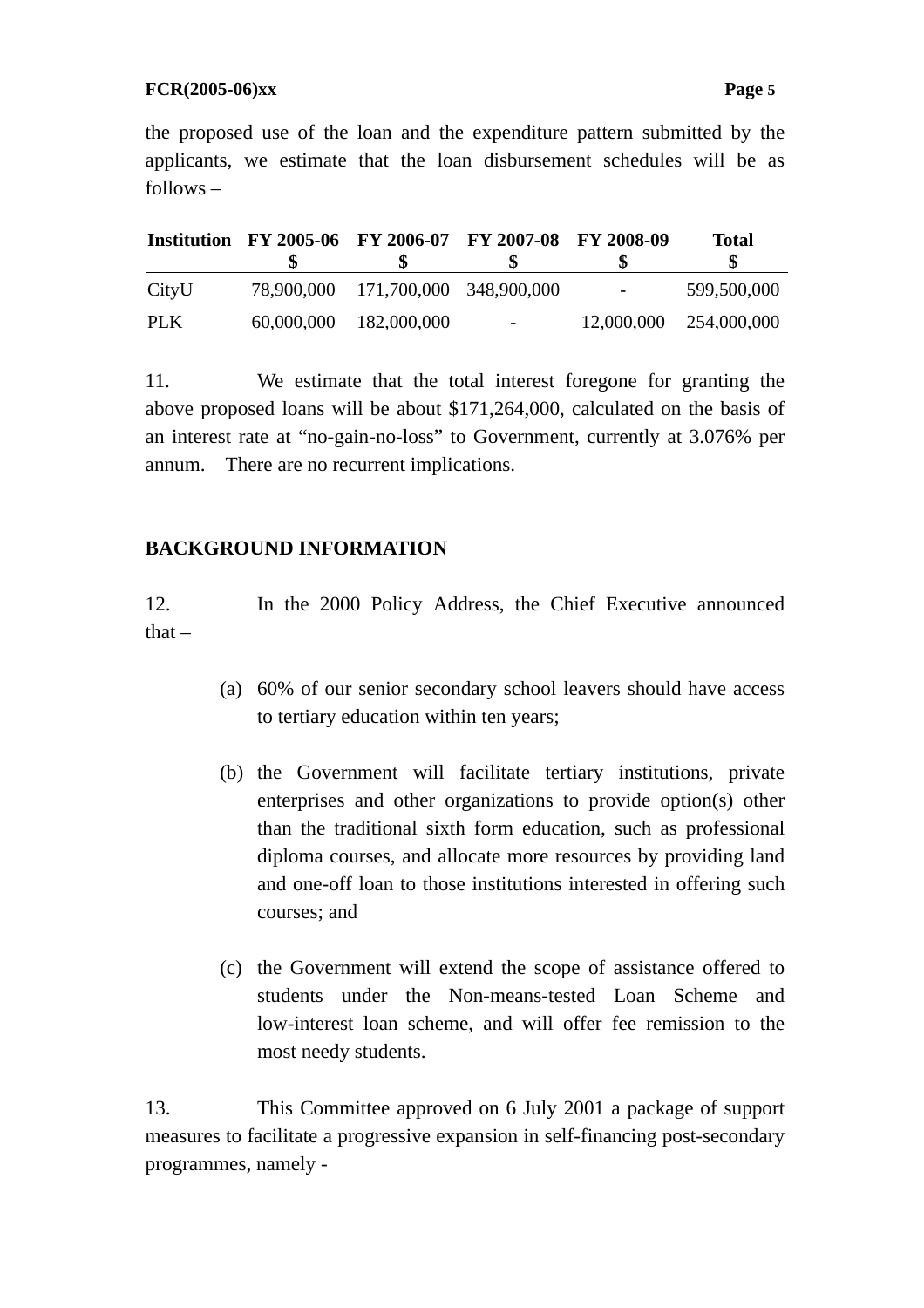- (a) a new means-tested financial assistance scheme providing eligible students with either a grant or a loan to meet the tuition fees of accredited, self-financing post-secondary education programmes;
- (b) a new non- means-tested loan for eligible students pursing accredited, self-financing post-secondary education programmes to meet basic living expenses (on top of the non-means-tested loan currently available for meeting tuition fees); and
- (c) a new loan scheme for post-secondary education providers to support their initial start-up costs.

14. This proposal is pursuant to paragraph 13(c) above. Since the introduction of this support measure, Members have already approved 15 loans from nine institutions, amounting to \$3,048,509,000 in total. SEM approved under delegated authority a total of four loan applications amounting to \$41,148,000. Details of the approved loans are at **Enclosure 4**. As at the end of March 2005, a total of \$139,921,000 has been repaid. In the 2004/05 academic year, there are about 200 self-financing programmes at sub-degree level or above, providing about 14 200 intake places for our senior secondary school leavers. Encl. 4

> 15. In April 2005, we informed the Legislative Council Panel on Education of our intention to seek Members' approval of this proposal. *[comments from Panel, if any.]*

> > -----------------------------------------

Education and Manpower Bureau May 2005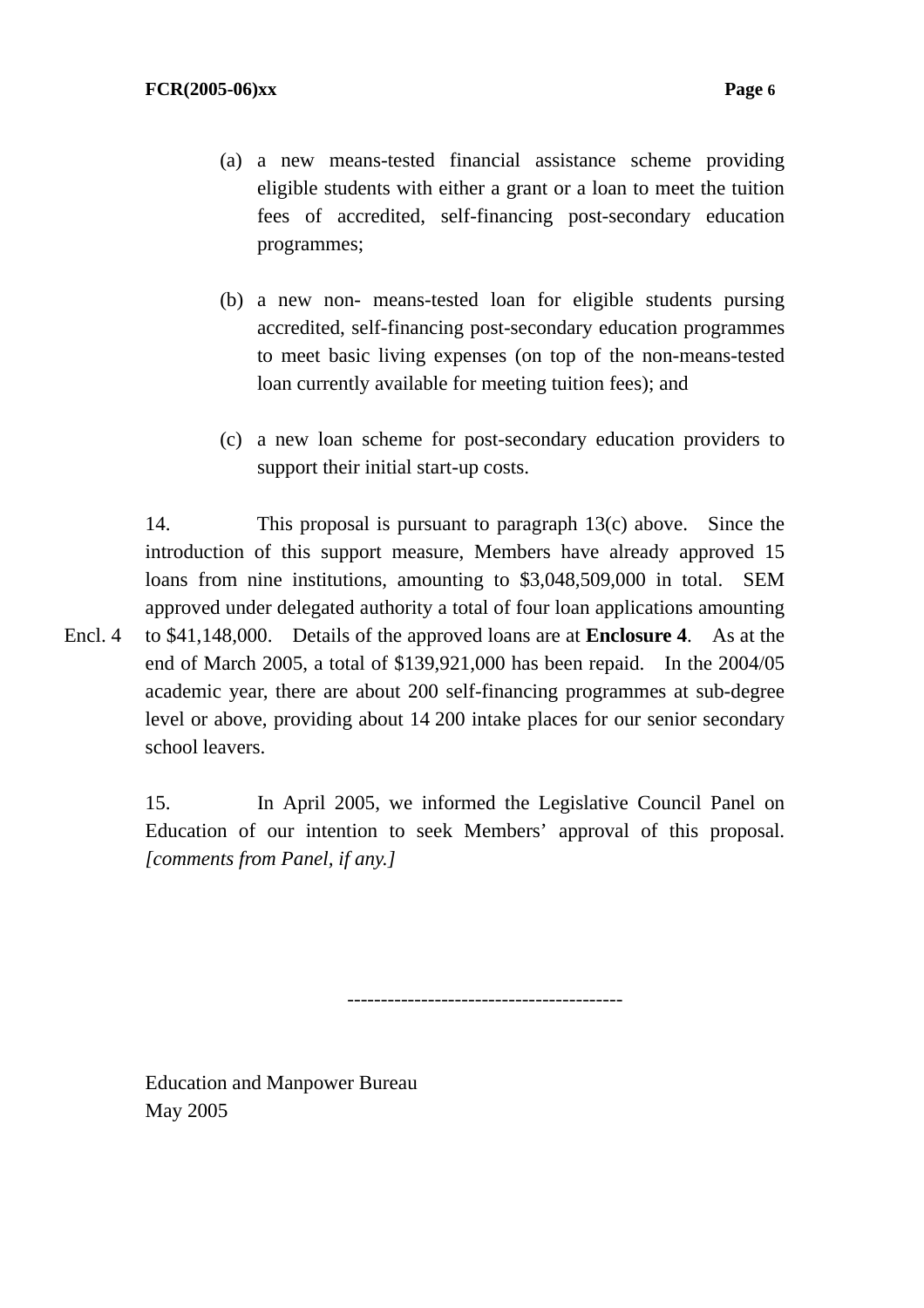### **Parameters of Start-up Loan Scheme for Post-secondary Education Providers**

#### **A. Eligibility Criteria**

Eligible providers must –

- (a) be non-profit-making; and
- (b) provide self-financing full-time accredited post-secondary programmes leading to a qualification at or above the level of higher diploma, associate degree and professional diploma.

#### **B. Scope**

#### **Short-term loan** to –

- (a) rent premises for two years; and
- (b) cover basic refurbishment and equipment.

#### **Medium-term loan** to –

- (a) purchase or build permanent college premises; and
- (b) cover refurbishment and equipment. For providers who have obtained the short-term loan, the medium-term loan will only cover requirements additional to those already financed by the short-term loan.

Providers with good track record in higher education can apply for a medium-term loan from the outset and the application will be considered on a case-by-case basis.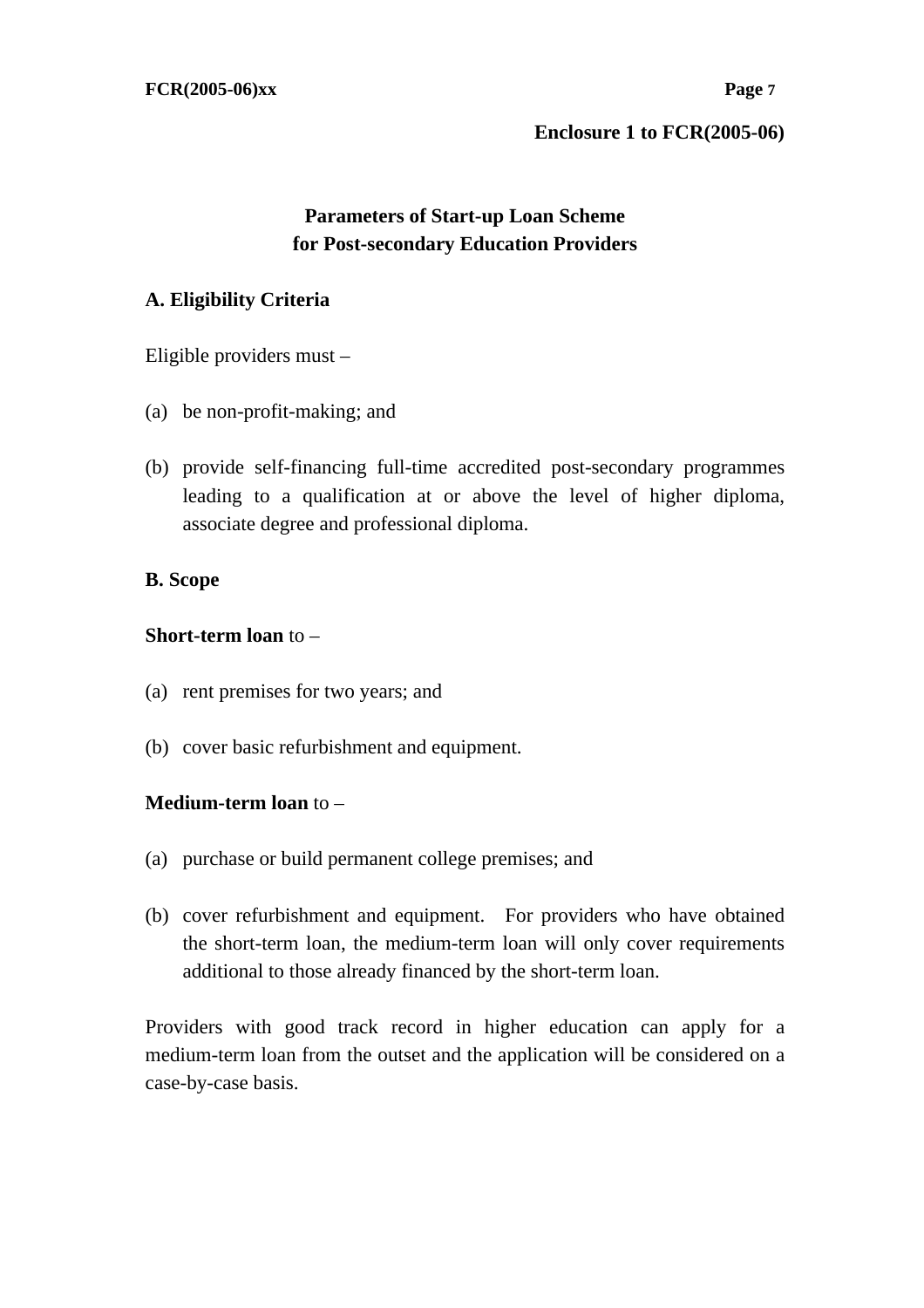#### **Enclosure 2 to FCR(2005-06)**

#### **Start-up Loans for post-secondary education providers Vetting Committee**

#### **Terms of Reference**

- 1. To examine and assess applications for start-up loan for post-secondary education providers in accordance with prevailing policies, and advise the Secretary for Education and Manpower (SEM) on whether to accept, modify or reject the applications, where the loan amount to be approved is at or below \$15 million.
- 2. To examine and assess applications for start-up loan for post-secondary education providers in accordance with prevailing policies, and advise SEM on whether to recommend the applications for approval by the Finance Committee of the Legislative Council, where the loan amount to be approved exceeds \$15 million.
- 3. To advise SEM on any other matters that may be referred to the Vetting Committee by the Education and Manpower Bureau concerning the policy and execution of the post-secondary loan scheme.

#### **Membership**

|           | Chairman: Professor TAM Man Kwan                                                                                                                                                                          |
|-----------|-----------------------------------------------------------------------------------------------------------------------------------------------------------------------------------------------------------|
| Members : | Non-officials<br>Mr. KUNG Lin Cheng, Leo<br>Mr. LIAO Cheung Kong, Martin<br>Mr. WONG Tak Wai, Alvin<br>Ms CHEUNG Sau Yu, Stephanie<br><b>Official</b><br>Principal Assistant Secretary (Higher Education) |
|           |                                                                                                                                                                                                           |

Secretary : Project Co-ordinator (Higher Education)

#### **Quorum**

At any meeting of the Vetting Committee, three members (including the chairman) shall form a quorum.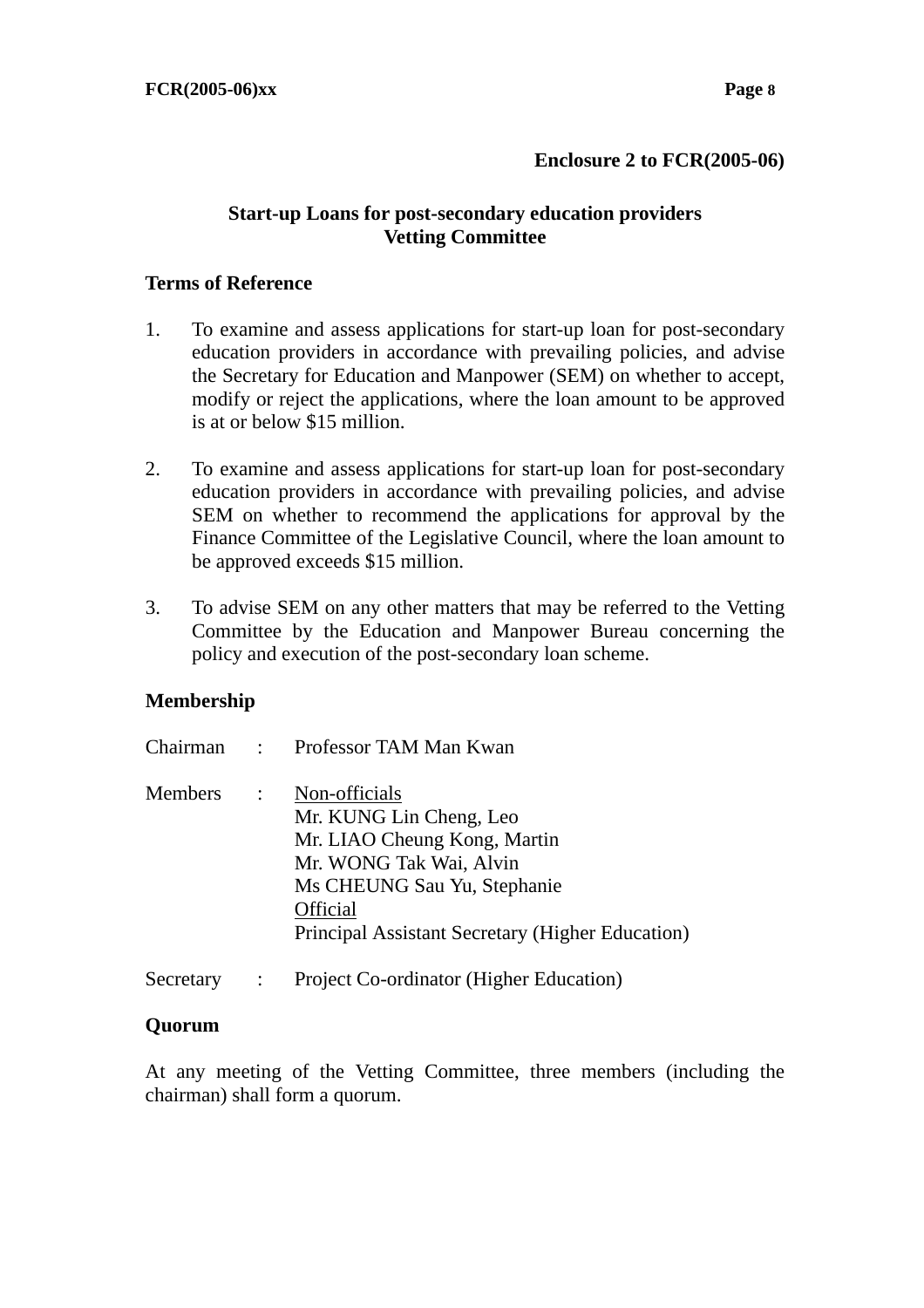#### **Enclosure 3 to FCR(2005-06)**

|     | <b>Parameters</b>                                                         | <b>Loan Ceiling</b><br>$(10th$ application exercise) |  |
|-----|---------------------------------------------------------------------------|------------------------------------------------------|--|
|     | $(1)$ Short-term Loan –                                                   |                                                      |  |
| (a) | Two-year rental cost of accommodation per<br>student (Note 1)             | \$22,195                                             |  |
| (b) | Refurbishment and equipment costs per<br>student (Note 2)                 | \$15,711                                             |  |
|     |                                                                           | \$37,906                                             |  |
|     |                                                                           | say \$37,910                                         |  |
|     | (2) Plus a margin of 10% for equipment-intensive or<br>science subjects   | \$41,700                                             |  |
|     | $(3)$ Medium-term Loan -                                                  |                                                      |  |
| (a) | Purchase cost of class "C" commercial office<br>per student (Note 1)      | \$111,577                                            |  |
| (b) | Refurbishment and equipment costs per<br>student (Note 2)                 | \$15,711                                             |  |
|     |                                                                           | \$127,288                                            |  |
|     |                                                                           | say \$127,290                                        |  |
|     | $(4)$ Plus a margin of 10% for equipment-intensive or<br>science subjects | \$140,020                                            |  |

## **Loan Ceilings Per Student**

#### **Notes –**

- 1. The loan ceilings for the rental and purchase costs of accommodation are based on the average rental and purchase costs of class "C" commercial office. For 2004-05, SEM has, in accordance with the annual adjustment mechanism set out in FCR(2001-02)30, revised the loan ceilings based on updated data provided by the Rating and Valuation Department.
- 2. The loan ceilings for refurbishment and equipment costs were first set in 2001-02 with reference to the average costs borne by continuing and professional education providers. For 2004-05, SEM has, in accordance with the annual adjustment mechanism set out in FCR(2001-02)30, revised these loan ceilings based on movement of the Consumer Price Index (A) in the past year.